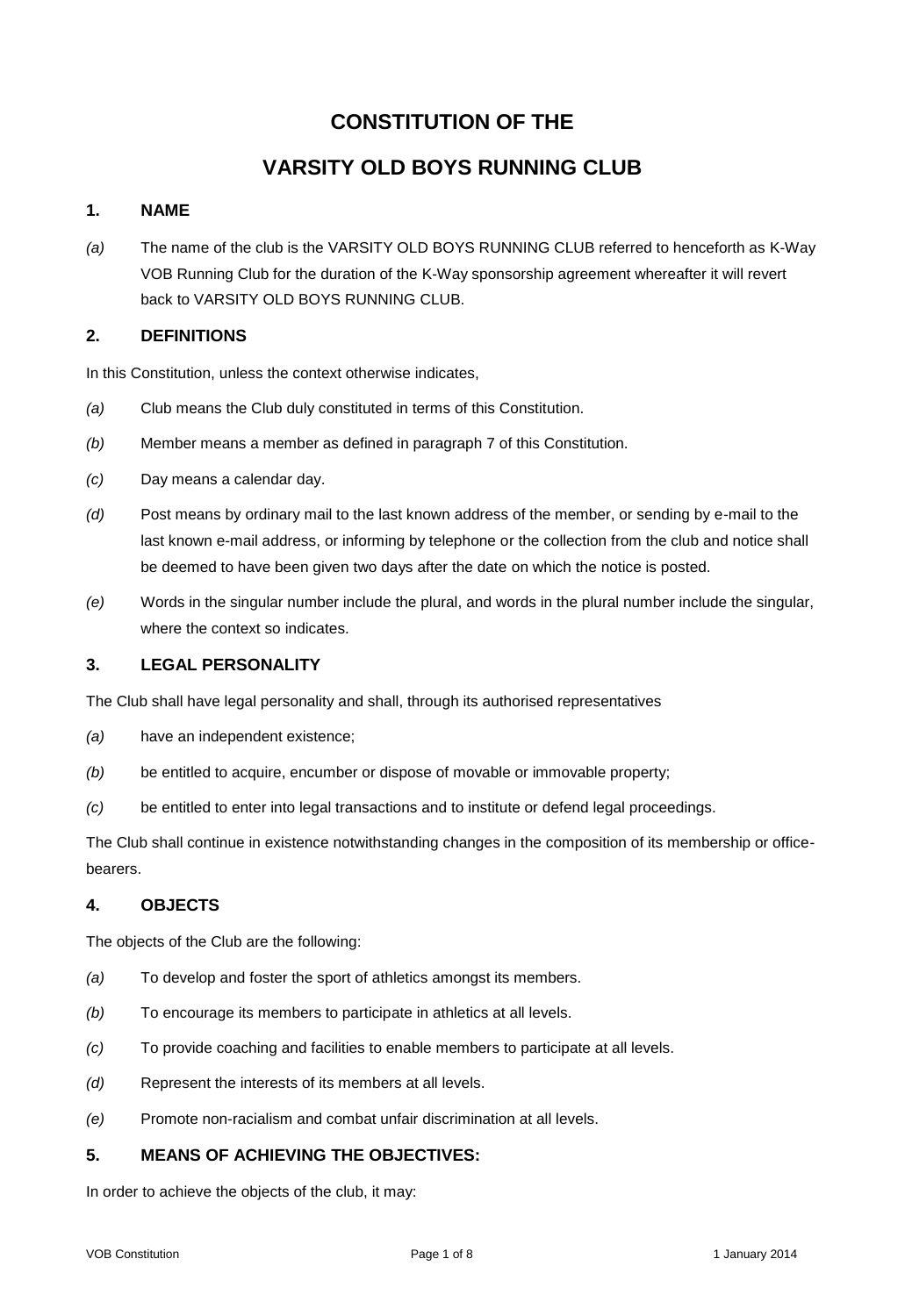- *(a)* be affiliated to any body if such affiliation could assist it in pursuing and attaining its objectives;
- *(b)* employ such persons as are appropriate to the needs and resources of the club;
- *(c)* enter into any contracts and/or acquire such assets which will serve the purpose of achieving those objectives.

### **6. ASSETS OF THE CLUB AND NON-PROFIT OBJECTIVE**

- *(a)* The club shall not engage in any transaction with a view to the pecuniary gain or profit of its members.
- *(b)* No members shall have any personal claim on the income or property of the club or make any profit out of her or his membership, save where such member is also a duly-appointed and salaried employee of the club.
- *(c)* The club shall conduct its financial affairs through a banking account.

## **MEMBERSHIP OF THE CLUB**

### **7. MEMBERS**

- *(a)* Any person who subscribes to the objectives of this constitution and who agrees to abide by the rules and regulations of the club may apply for ordinary membership of the club.
- *(b)* An application for ordinary membership shall be submitted to the secretary, on such membership application form as may be prescribed by the committee from time to time.
- *(c)* The committee shall have the right to refuse any application for ordinary membership in its entire discretion and shall not be required to furnish reasons for its action.
- *(d)* The rights, duties and privileges of membership shall only become effective after payment of the relevant annual subscription fee.
- *(e)* An honorary life member shall be a person proposed by the committee and who has been so elected at an Annual General Meeting of the Club on the grounds of outstanding service to the club or to the sport of athletics.

## **8. CLUB COLOURS**

The Club kit to be worn by members when competing in official events shall co[nsist of:](http://www.vob.co.za) 

- (a) A top approved by the Club from time to time which shall:
	- i. consist of royal blue and white vertical stripes, each to be 4.5cm wide,
	- ii. display an image of the Club "Running Man" logo,
	- iii. display the Club name, and
- (b) Royal blue bottoms,

provided that if:

i. it is a requirement of any principal sponsor of the Club that the logo and/or the Club name be removed from the vest so as not to conflict with its own logo and/or name, and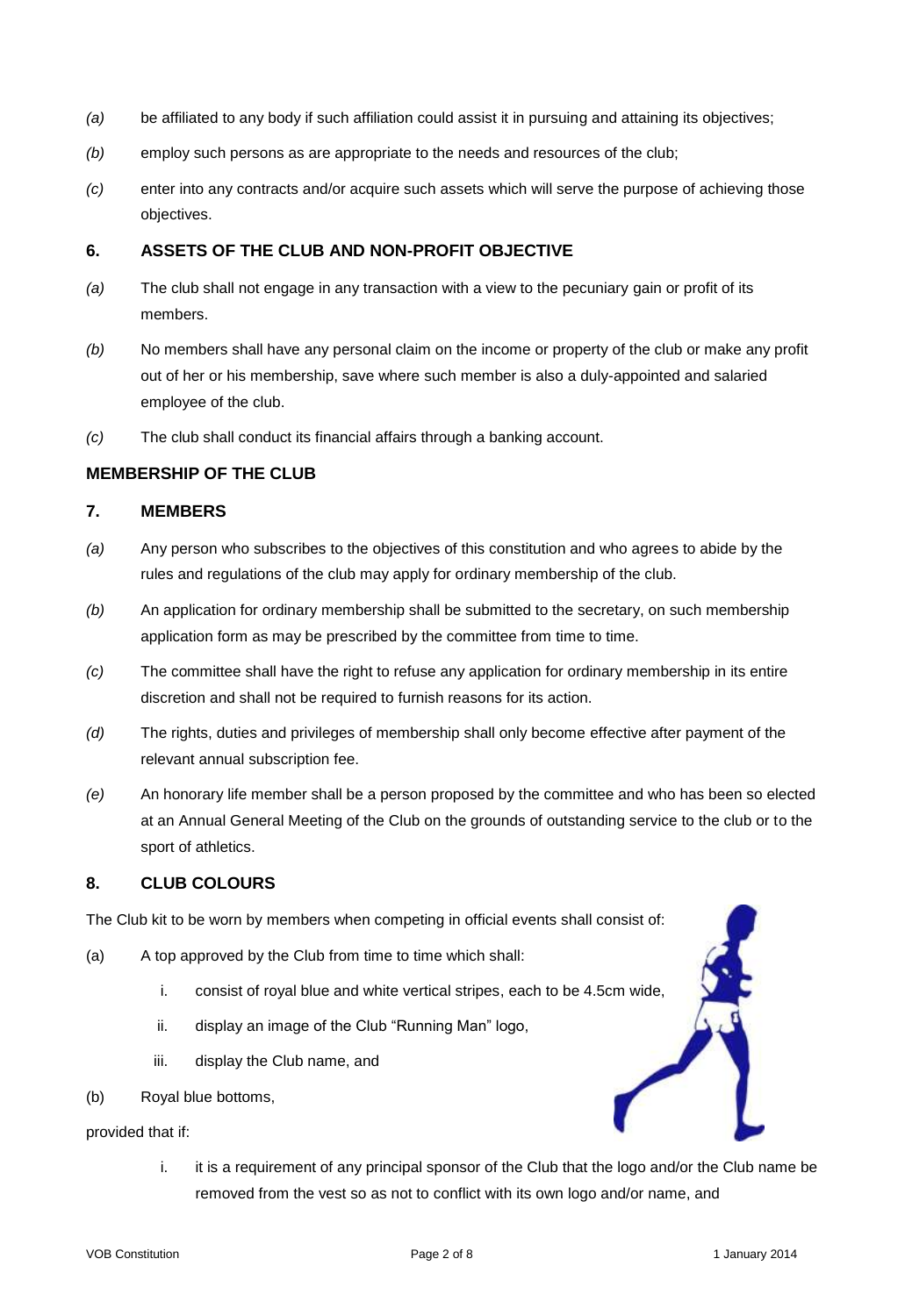#### ii. the committee believes that this is in the best interest of the Club,

then the provisions in 8.(a)(ii) and 8.(a)(iii) above shall be waived for the period of such sponsorship.

## **GENERAL MEETINGS OF THE CLUB**

#### **9. ANNUAL GENERAL MEETINGS AND SPECIAL GENERAL MEETINGS**

- *(a)* A meeting of the Club may be either the Annual General Meeting or a Special General Meeting.
- *(b)* Notice of the date, time and place for all meetings shall be posted to each member at least seven days before the meeting.
- *(c)* A Special General Meeting may be convened at the written request of at least twenty five members of the Club or by the Committee. The request to convene a Special General Meeting shall state the business to be considered at the meeting.
- *(d)* All meetings of the Club shall be presided over by the Chairperson of the Club.
	- i. In the absence of the Chairperson, all the powers and duties of the Chairperson shall devolve on the Vice-Chairperson and if the Vice-Chairperson too is absent, then the said power and duties shall devolve on the Secretary, in whose further absence the said power and duties shall devolve on a member elected by the remaining members of meeting, during such absence.
	- ii. The presiding officer at any meeting shall have both a deliberative and a casting vote.

## **10. QUORUM FOR GENERAL MEETINGS OF THE CLUB**

- *(a)* The quorum for a meeting shall be twenty five members of the club.
- *(b)* In the absence of the required quorum at any meeting, the meeting shall be adjourned. Notice shall thereafter be given to all the members of the club of the date and time on which the meeting shall be reconvened, which shall not be less than seven days and not more than 21 days after the meeting at which a quorum was not reached. When the meeting reconvenes, it shall conduct all business which was on the agenda for the initial date regardless of the existence or not of a quorum.

### **11. VOTING AT GENERAL MEETINGS**

- *(a)* Only members of the Club may vote at any General Meeting of the Club.
- *(b)* Voting shall be by show of hands or, if the meeting so decides, by ballot.
- *(c)* No voting may be effected by proxy.
- *(d)* Except where otherwise provided in this Constitution all matters determined by vote shall be decided by a majority of those present.

#### **12. ANNUAL GENERAL MEETING**

- *(a)* An Annual General Meeting of the Club shall be held each year and not more than eighteen months shall elapse between such meetings.
- *(b)* The Committee for the ensuing year shall be elected at the Annual General Meeting.
- *(c)* The agenda for the Annual General Meeting shall include: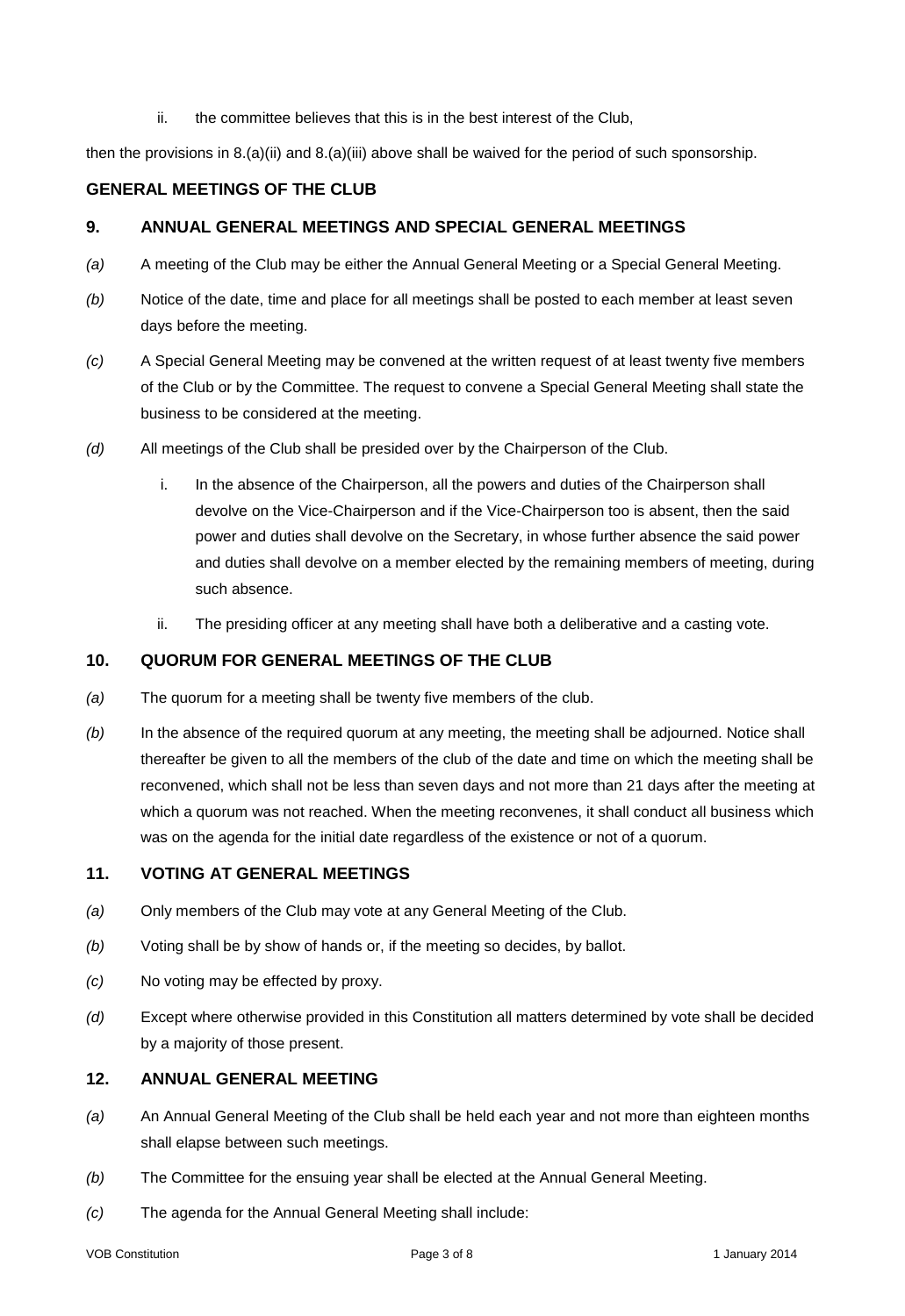- a. The notice of the meeting
- b. Register and apologies
- c. Minutes of the previous Annual and Special General Meetings
- d. The Chairperson's report
- e. The audited Annual Financial Statements
- f. Recommendations from the committee
- g. Election of the Committee
- h. Appointment of the honorary auditor
- i. Motions
- j. General.
- *(d)* Any motions submitted to the Secretary by not later than two days prior to the meeting shall be considered.

#### **THE COMMITTEE**

### **13. TERM OF OFFICE OF COMMITTEE MEMBERS**

- *(a)* The Committee shall serve until the completion of the next Annual General Meeting.
- *(b)* Any person shall cease to be a Committee member if:
	- i. that member ceases to be a member of the Club; or
	- ii. that member is excluded or suspended from the Club; or
	- iii. that member tenders a resignation in writing and such resignation is accepted by the Committee; or
	- iv. that member misses two consecutive committee meetings without advancing good cause and/or without giving notice of such non-attendance to the Secretary, and, after having received written notice from the Secretary, misses a further meeting.

### **14. FUNCTIONS OF THE COMMITTEE**

- (a) The functions of the Committee shall be the following:
	- i. to convene meetings of the Club;
	- ii. to deal with matters of urgency;
	- iii. to co-opt any member of the Club to the committee either generally or for a special purpose;
	- iv. to conduct, generally, the affairs of the Club;
	- v. to create and constitute such sub-committees as may be necessary for the better running of the affairs of the Club, which sub-committee shall report directly to the committee;
		- a. to open such accounts as are necessary for the better conducting of the affairs of the Club and to nominate the members who are permitted to draw upon such accounts;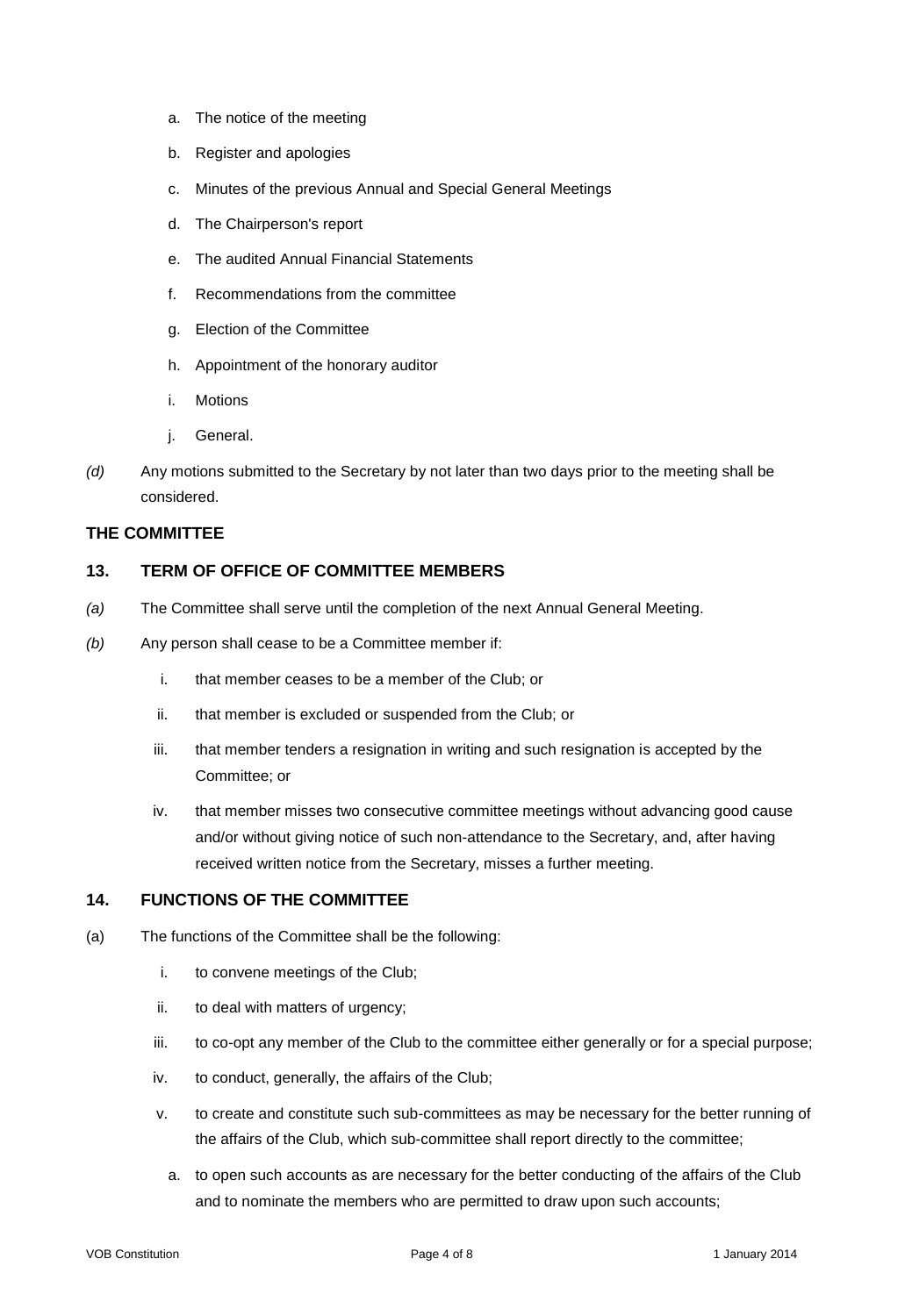- b. to make, amend and suspend rules and regulations for the Club in terms of paragraph 20 hereof;
- c. to recommend the annual subscription, payable by the members of the Club;
- d. to maintain discipline within the Club, subject to paragraph 17;
- e. to employ coaches and/or other staff required for the furthering of the objects of the Club.
- (b) In the event of a vacancy on the Committee, the Committee may transfer the functions entrusted to the absent member to one or more of the remaining members of the Committee or to a co-opted member.

### **15. MEMBERS OF COMMITTEE**

- (a) The Committee shall consist of the following members:
	- i. Chairperson
	- ii. Vice-Chairperson
	- iii. Club Captain
	- iv. Vice-Club Captain
	- v. Treasurer
	- vi. Race Convener
	- vii. Newsletter Editor
	- viii. Such additional members as the Club decides, at a General Meeting, are necessary for the efficient running of the Club.
- (b) The positions of Chairperson and Vice-Chairperson shall be filled by separate persons. The Chairperson and Vice-Chairperson may not hold any other position referred to in paragraph (a)(iii) to (vii) inclusive.
- (c) Any vacancy on the Committee may be filled at a meeting of the Club or by co-option.
- (d) A person co-opted to the Committee shall have all the rights, including the right to vote, of a Committee member.
	- i. Co-opted persons may not exceed more than one third of the members of the Committee membership.
	- ii. Only members of the Club may be co-opted to the Committee.
	- iii. The term of office of a co-opted person shall not exceed that of the Committee.
- (e) No member of the committee shall simultaneously be an employee of the club

### **16. MEETINGS OF THE COMMITTEE**

*(a)* All meetings of the committee shall be presided over by the chairperson. In the absence of the Chairperson, all the powers and duties of the Chairperson shall devolve on the Vice-Chairperson, in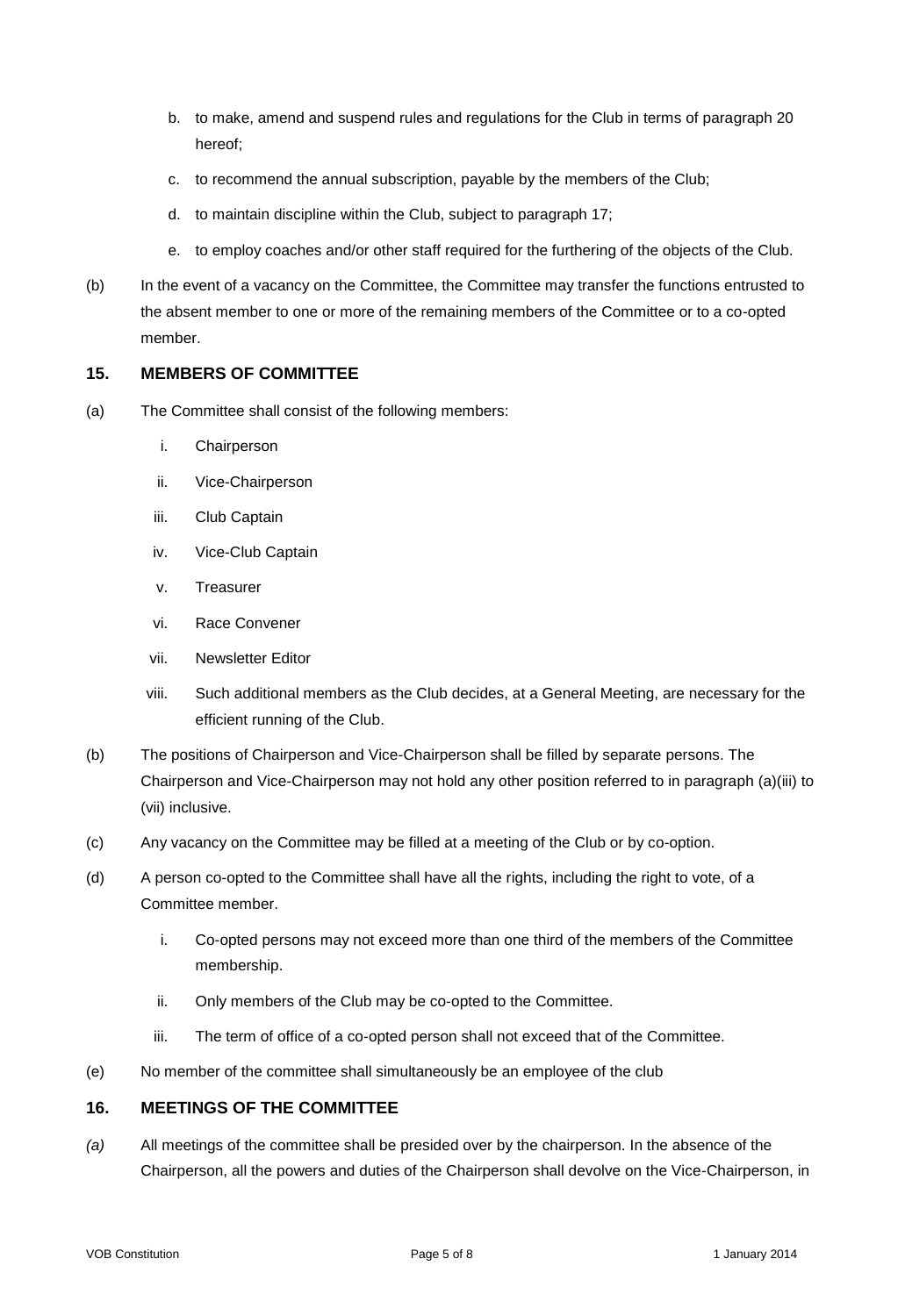whose further absence the said power and duties shall devolve on a member elected by the remaining members of Committee, during such absence.

- *(b)* The Chairperson may convene a meeting of the Committee whenever she or he deems it necessary.
- *(c)* The Chairperson shall sign every approved amendment to this Constitution, a copy of which shall be contained in the Club's Minute Book.
- *(d)* Meetings of the Committee shall be held regularly, but no less than four times during any Committee's normal term of office.
- *(e)* Notice of Committee meetings shall be given to all its members by the Secretary.
- *(f)* The quorum for a meeting of the Committee shall be one half of the Committee.
- *(g)* Every decision of the Committee shall require a vote, with a simple majority of the members present voting in its favour.
- *(h)* A meeting of the Committee shall also be convened at the request of the Chairperson or two of its members.
- *(i)* In the event of a matter of urgency arising between meetings of the Committee, such matter may be attended to by the Chairperson, in conjunction with any or all of the committee members affected by such decision; provided that any action taken or decision taken shall be ratified by the Committee at the next meeting of the Committee, failing which any decision taken shall lapse.
- *(j)* In the absence of the required quorum at any Committee meeting, the business of the meeting may be conducted without the necessary quorum, provided that the minutes of the meeting are posted to all the members of the Committee within seven days of the meeting. On posting such matters as are reflected in the said minutes shall be considered to have been dealt with by the Committee. In the event that the said minutes are not posted timeously such meeting shall be considered to have not been held and all decisions taken thereat shall be void.
- *(k)* Any member of the Committee may, within fourteen days object to any decision taken at a meeting where the required quorum was not present, in which event a meeting shall be held within fourteen days to reconsider that decision. In the event of the meeting not being held within fourteen days of the objection being received the decision shall lapse. In the event of there again not being a quorum, the meeting shall be adjourned until such time as a quorum can be obtained.

### **GENERAL**

## **17. DISCIPLINE**

*(a)* The Committee shall have the power to take such steps as it may deem fit against any member failing to comply with or contravening this Constitution, any regulations or rules of the Club, any resolutions adopted and rulings made by the Club or the Committee, any contract entered into by the Club, or rules of the sport of athletics; and in general, to take such steps against any member, whose actions, or lack of action in its sole opinion are/is detrimental to the best interests of the Club and the sport of athletics.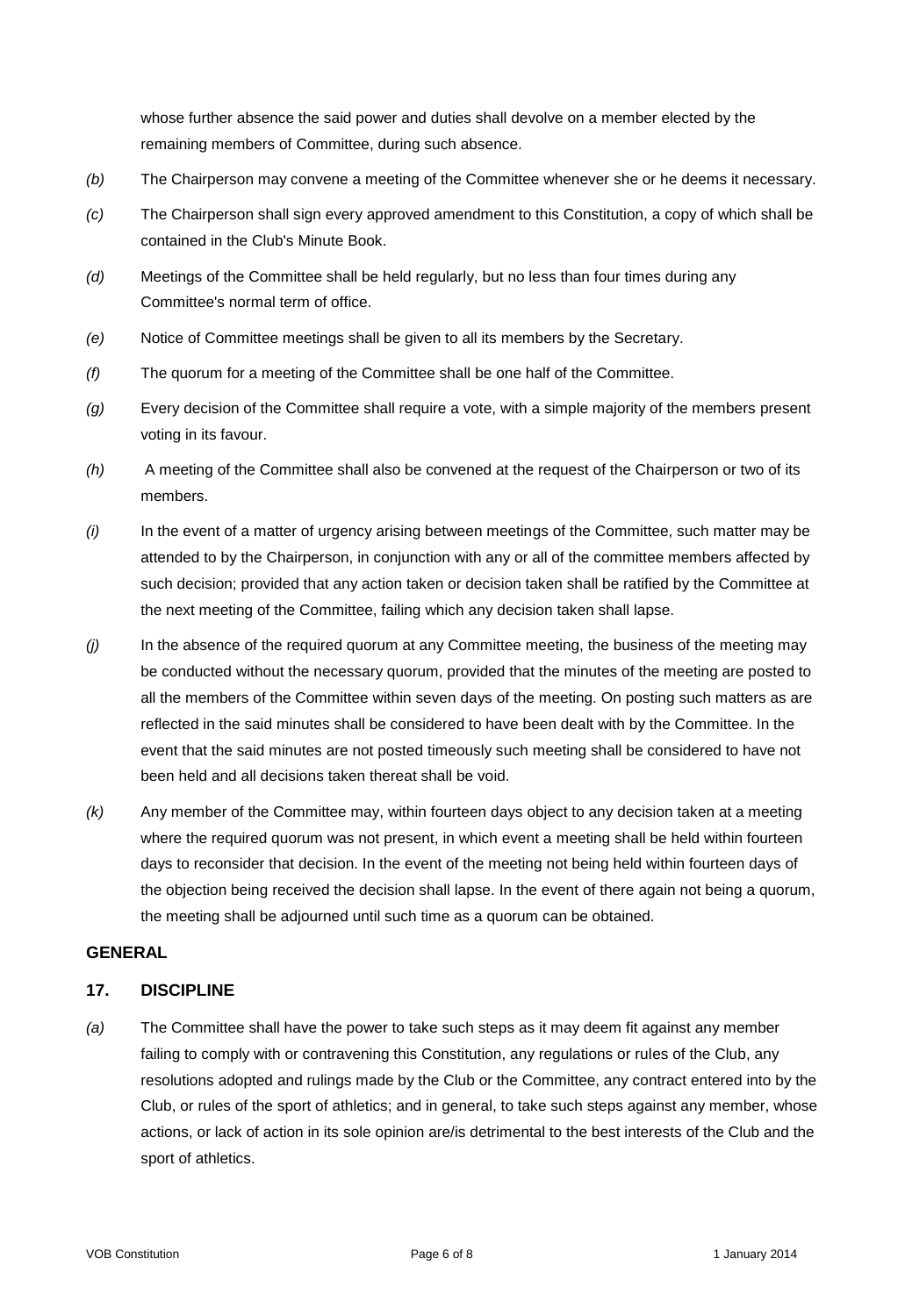- *(b)* The Committee may delegate its powers in terms of this paragraph to a committee, established from time to time, or for a specific purpose.
- *(c)* The Committee may issue rules as to the procedures to be observed in the conduct of hearings, the right to appeal and other matters which it deems necessary or expedient to achieve the objectives of this paragraph.
- *(d)* The term such steps shall include expulsion, suspension and reprimand.

#### **18. SUBSCRIPTIONS**

- *(a)* An annual subscription payable by all members of the Club, eligible to pay a subscription, may be fixed and varied by the Committee.
- *(b)* All subscriptions levied shall be subject to the approval of the Club in General Meeting.
- *(c)* Any member who fails to pay the subscription or any other debt to the club with the time period laid down by the committee shall be regarded as not being in good standing and shall cease to enjoy the rights of membership to the club until such debt is paid.

#### **19. FINANCIAL YEAR**

*(a)* The financial year of the club shall run from 1 January to the last day of December every year.

#### **20. RULES AND REGULATIONS**

- *(a)* The Committee may make such by-laws for the Club as it deems to be in the best interest of the control and management of the Club.
- *(b)* The Committee may, in the interests of the Club, amend or suspend the by-laws.
- *(c)* Any by-laws made by the Committee shall not be inconsistent with this Constitution.

### **21. CONSTITUTION**

- *(a)* A copy of the Club's approved Constitution shall be kept in the Club's Minute Book.
- *(b)* Any amendment to this Constitution shall be considered only at a General Meeting of the Club in accordance with the provisions of this clause.
- *(c)* At least seven days notice must be given of the meeting at which an amendment of this Constitution will be considered.
- *(d)* The quorum of the meeting at which an amendment to the Constitution is to be considered shall be the same as for meetings subject to paragraph 10 hereinabove.
- *(e)* Any amendment to this Constitution requires a vote in favour thereof of at least two thirds of the members present and voting at the meeting.
- *(f)* After the amendment has been approved it shall be entered in the copy of the Constitution in the Minute Book of the Club under the signature of the Chairperson of the Club.

### **22. DISSOLUTION OF THE CLUB**

(a) Should the club be unable to achieve the objectives for which it was formed, the committee shall call a general meeting for the sole purpose of deciding whether to continue with the club.